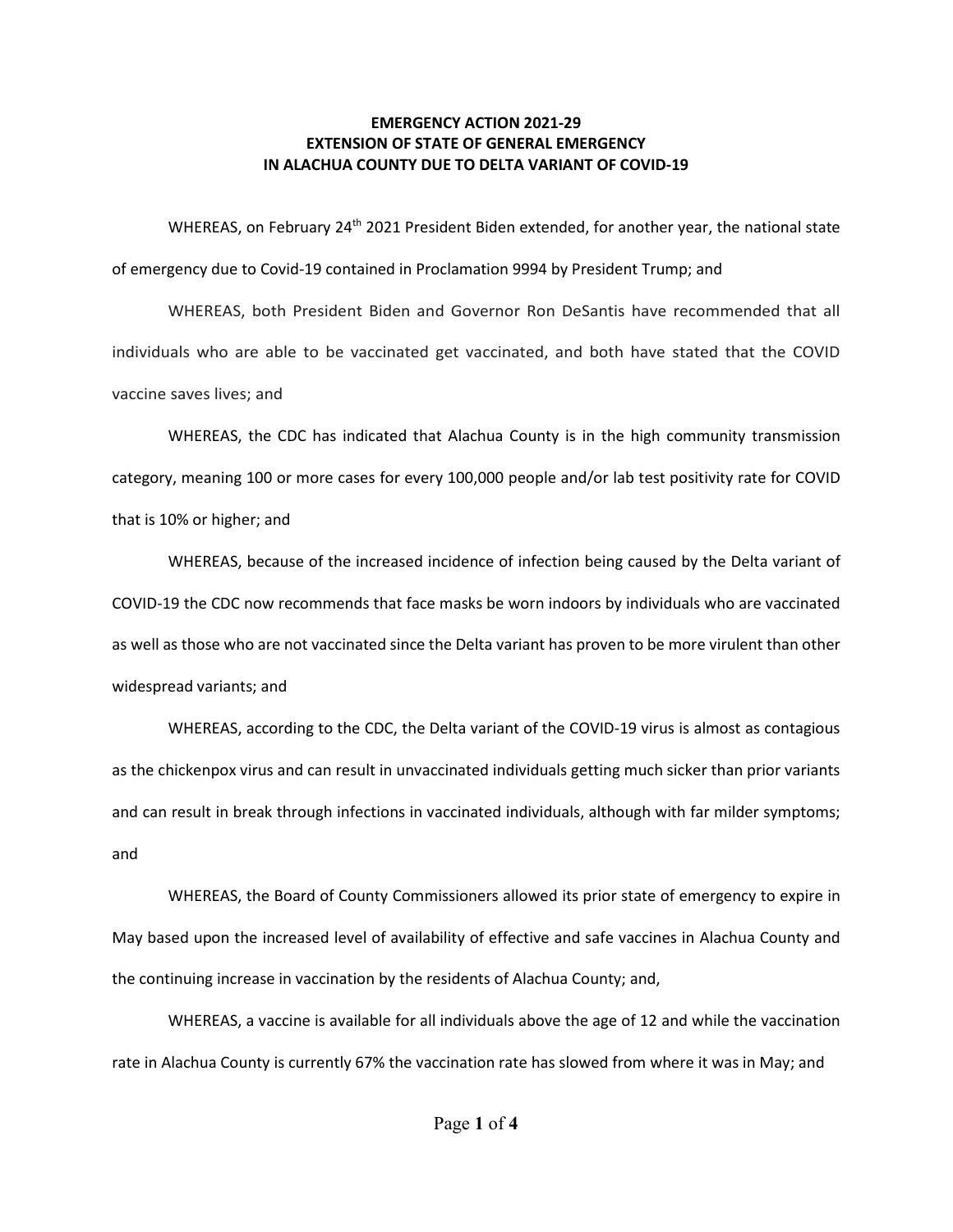## ALACHUA COUNTY EMERGENCY ACTION 2021-29

WHEREAS, since July 9, 2021 there has been an increase in local cases and although it appears that we may be on the downside of the recent peak in cases, the number of new cases are still nearly 10 times what it was on July  $9<sup>th</sup>$ . According to the figures available from the Florida Department of Health, for the week ending September  $10^{th}$ , Alachua County had 1,277 new positive cases with a positivity rate of 11.8%; and

WHEREAS, because of the regional nature of our health facilities, our hospitals have, during this spike in new cases, had a significant increase in the number of individuals requiring hospitalization and placement in the ICU's; and

WHEREAS, with the continuing increase in hospitalizations and community spread over what it was prior to the current spike in new cases, there is likely to be an impact on county operations and the ability to provide public services in a timely manner; and

WHEREAS, with the increase in hospitalizations due to the increase in virulence of the Delta variant when compared with previous variants and the increase in breakthrough infections of the vaccinated, the County strongly recommends that the members of the public who have not been vaccinated get vaccinated, and all members of the public, including those who are vaccinated, should follow the guidelines of the CDC regarding washing hands frequently, social distancing and wearing masks indoors; and

WHEREAS, at their meetings on August  $10^{th}$ ,  $17^{th}$ ,  $24^{th}$ ,  $31^{st}$  2021, September  $7^{th}$  and  $14^{th}$ , the Board of County Commissioners received briefings from the Department of Health and have received briefings and information from experts from the University of Florida regarding the increase in positive cases and the impact on the Delta Variant on the local healthcare system; and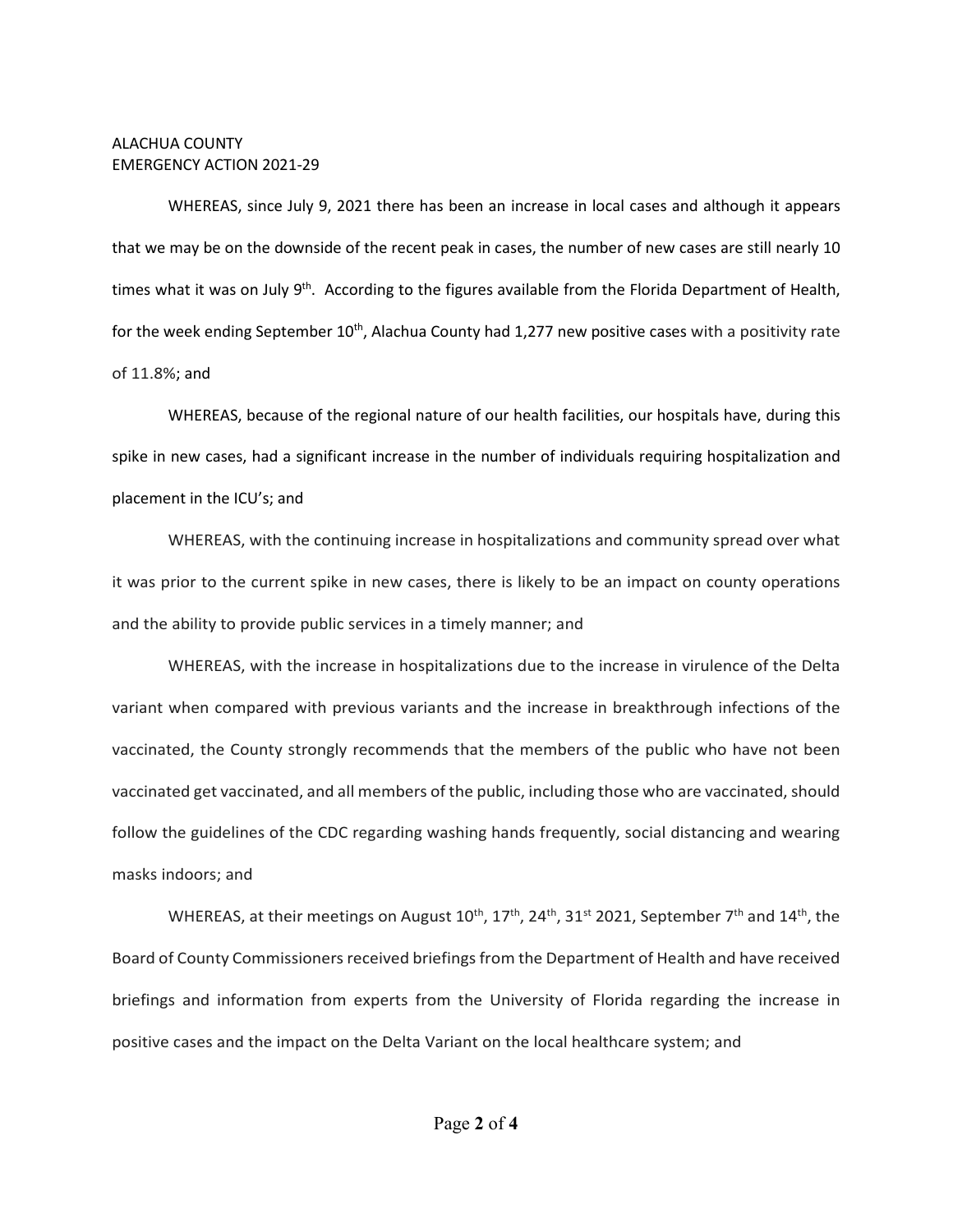## ALACHUA COUNTY EMERGENCY ACTION 2021-29

WHEREAS, the declaration of a local state of emergency under Section 252.38, Fla. Stat. does not meet the definition of an emergency order as defined in Sec. 252.38(4)(a), Fla. Stat. (2021) as this Action does not limit the rights or liberties of individuals or businesses in the County; and

WHEREAS, the Alachua County Code allows certain streamlined operations during the pendency of a local declared state of emergency which allows the County Administration and the Board of County Commissioners flexibility in the utilization of Federal, State and local Funds; and

WHEREAS, pursuant to Chapter 27 of the Alachua County Code the Chair, acting as the Official Authority has declared a state of emergency in Emergency Actions 2021-26. These Actions have been renewed by the Board of County Commissioners at each of their following meetings; and

WHEREAS, on September 14<sup>th</sup> the Board of County Commissioners met in a regular meeting and after considering a briefing from the Department of Health acted to extend the declaration of emergency for an additional 7 days starting September 16<sup>th</sup> 2021; and

WHEREAS, Sec. 27.07(4) provides that a declaration of emergency shall be declared by the Board of County Commissioners if they are available.

NOW THEREFORE, pursuant to Alachua County Code Section §27.07, the Board of County Commissioners sitting as the Official Authority hereby resolves, finds, and declares:

- 1. The above recitals are true.
- 2. There shall be in effect a local state of emergency as of September  $16<sup>th</sup>$  2021 beginning at 1:00 pm. and shall continue uninterrupted for 7 days.
- 3. Should circumstances warrant this Action may be extended for another seven days no later than September 23rd, 2021 at 1:00 p.m.